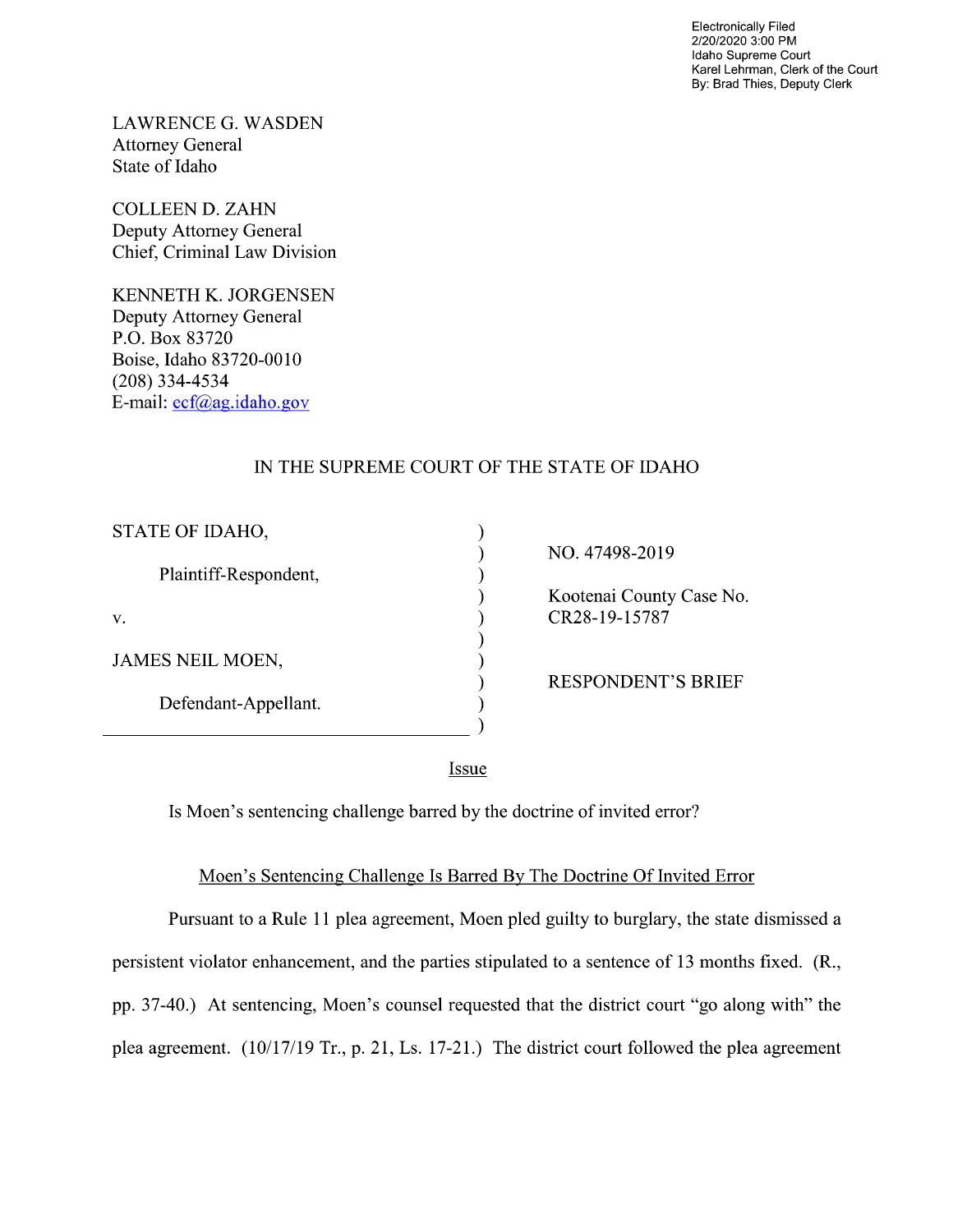and imposed the agreed-upon sentence of 13 months fixed.  $(R., pp. 49-50.)$  Moen filed a notice 0f appeal timely from the judgment 0f conviction. (R., pp. 54-57.)

"Mindful that the parties agreed to the sentence imposed pursuant to the terms 0f the plea agreement," Moen nevertheless asserts his sentence is excessive because he accepted responsibility by pleading guilty to the instant offense. (Appellant's brief, pp. 2-4.) Moen's claim of an abuse of sentencing discretion is barred by the doctrine of invited error

A party is estopped, under the doctrine of invited error, from complaining that a ruling or action of the trial court that the party invited, consented to or acquiesced in was error. State v. Godwin, 164 Idaho 903, 925, 436 P.3d 1252, 1274 (2019) (citations omitted); State v. Castrejon, 163 Idaho 19, 21, 407 P.3d 606, 608 (Ct. App. 2017) (citations omitted). This doctrine applies to sentencing decisions as well as to rulings during trial. Castrejon, 163 Idaho at 21, 407 P.3d at 608. The purpose of the invited error doctrine is to prevent a party who caused or played an important role in prompting a trial court to take a certain action from later challenging that action on appeal. Id. at 22, 407 P.3d at 609 (citing State v. Blake, 133 Idaho 237, 240, 985 P.2d 117, 120 (1999)).

On appeal, Moen acknowledges that "the parties agreed to the sentence" that was imposed in this case. (Appellant's brief, pp. 1-3.) Because Moen received the very sentence to which he agreed, he cannot claim on appeal that the sentence is excessive. Therefore, Moen's<br>claim of an abuse of sentencing discretion is barred by the doctrine of invited error and Moen's sentence should be affirmed.

 $\overline{2}$